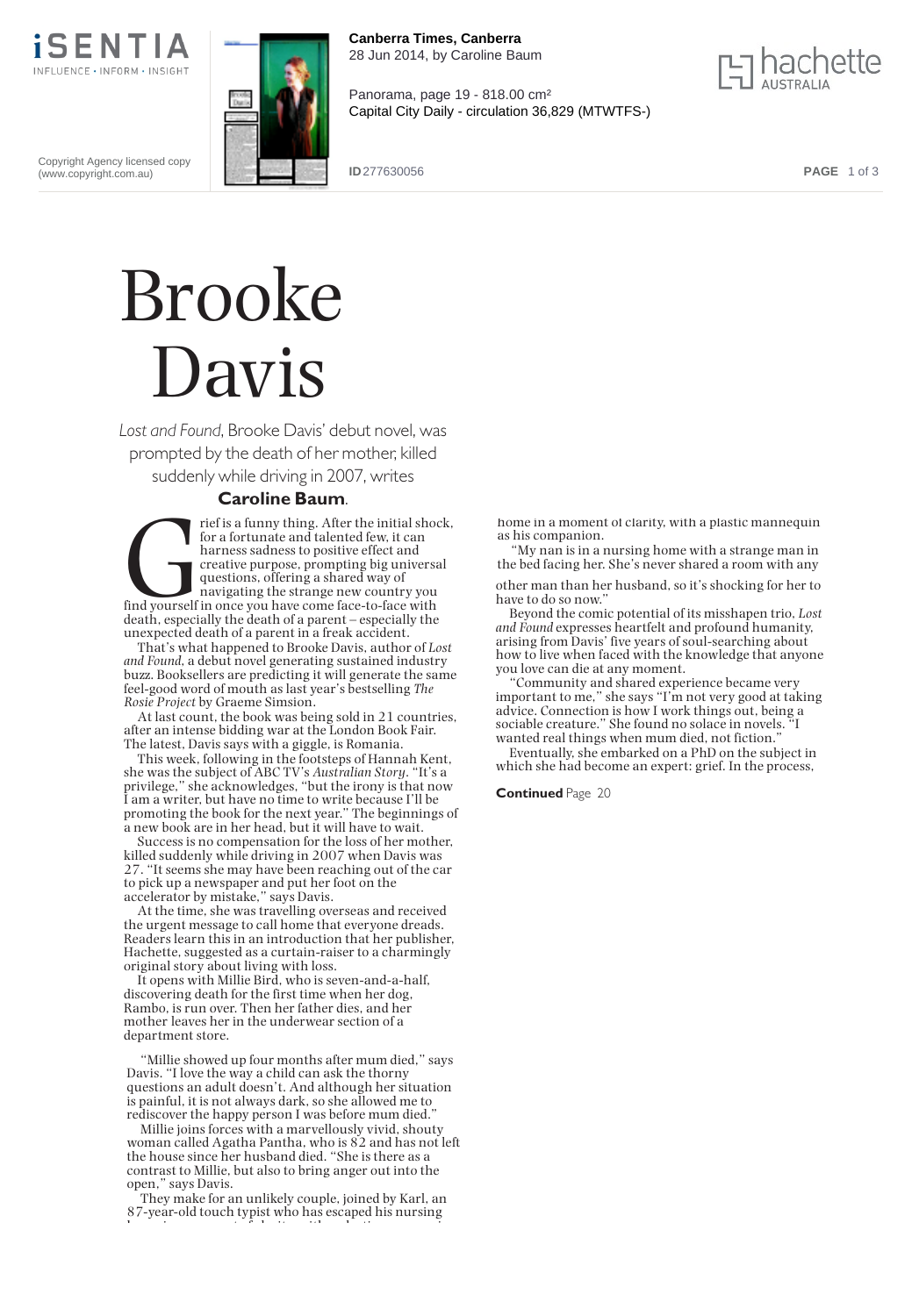

Copyright Agency licensed copy (www.copyright.com.au)

**Canberra Times, Canberra** 28 Jun 2014, by Caroline Baum

Panorama, page 19 - 818.00 cm²

Capital City Daily - circulation 36,829 (MTWTFS-)



**ID** 277630056 **PAGE** 2 of 3